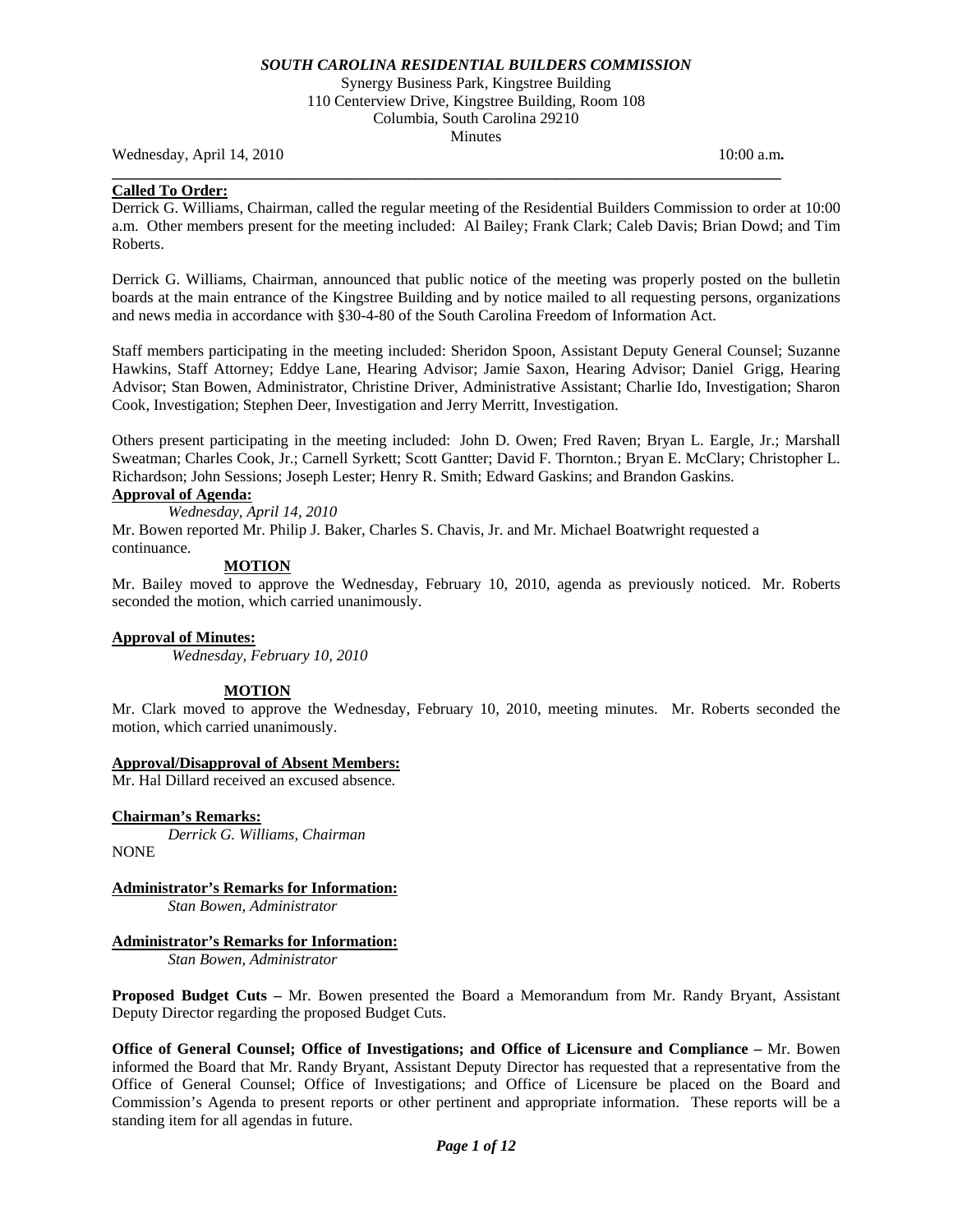## Synergy Business Park, Kingstree Building 110 Centerview Drive, Kingstree Building, Room 108 Columbia, South Carolina 29210 **Minutes**

Wednesday, April 14, 2010 **10:00 a.m. 10:00 a.m. 10:00 a.m. 10:00 a.m.** 

**Save The Date Card** – Mr. Bowen presented the Board with a Save the Date Card for the NASCLA Conference that will be held in Charleston, South Carolina on August  $22<sup>nd</sup> - 25<sup>th</sup>$ , 2010.

**\_\_\_\_\_\_\_\_\_\_\_\_\_\_\_\_\_\_\_\_\_\_\_\_\_\_\_\_\_\_\_\_\_\_\_\_\_\_\_\_\_\_\_\_\_\_\_\_\_\_\_\_\_\_\_\_\_\_\_\_\_\_\_\_\_\_\_\_\_\_\_\_\_\_\_\_\_\_\_\_\_\_\_\_\_\_** 

**Customer Care Center** - Mr. Bowen informed the Commission that the Customer Care Center is not currently receiving calls for the Residential Builders Commission. Calls are currently being received by the receptionists and transferred to him or Mrs. Christine Driver. He reported that Ms. Connie Huffstetler, from the Customer Care Center presented him a report from March 28, 2010 through April 3, 2010, that shows that the Customer Care Center received 537 calls for the Residential Builders Commission. That is in addition to the calls that him and Mrs. Christine Driver receives.

### Advisory Opinions:

*Sheridon Spoon, Deputy General Counsel* 

**"Yes" Answers On Initial and Renewal Applications –** Mr. Spoon informed the Board that he was able to received a satisfactory resolution to the action the Commission took at the last meeting regarding applications with "yes" answers. Mr. David Christian, Assistant Deputy Director of Office of Licensure and Compliance has agreed to forward all applications with "yes" answers to Mr. Bowen. Mr. Bowen would review and determine whether the applicant needs to appear before the Commission prior to licensure.

Mr. Bowen reported that there were comments made at the Administrators meeting that contradict the guidelines stated in the e-mail.

Legislative Update: *Robert Selman*  **NONE** 

Office of Investigations (OIE) Report:

Mr. Charlie Ido reported the number of investigations as of today:

**4,805 -** Complaints Received since 2004 **4,360** - Complaints Resolved **435 -** Open Complaints **116** - Active Investigations

Office of General Counsel (OGC) Report:

Mrs. Christa Bell reported the number of cases as of today:

**119** – Open cases **65** – Cases pending action **3** – Cases pending Consent Agreement or Memorandum of Agreement **18** – Cases pending Hearings 14 – Cases Pending Final Order Hearings 9 – Cases Pending Final Orders 165 – Cases Closed 9 – Cases being appealed

## **MOTION:**

Mr. Clark made a motion to allow Office of General Counsel (OGC) to present quarterly reports instead of monthly reports. Mr. Roberts seconded the motion, which carried unanimously.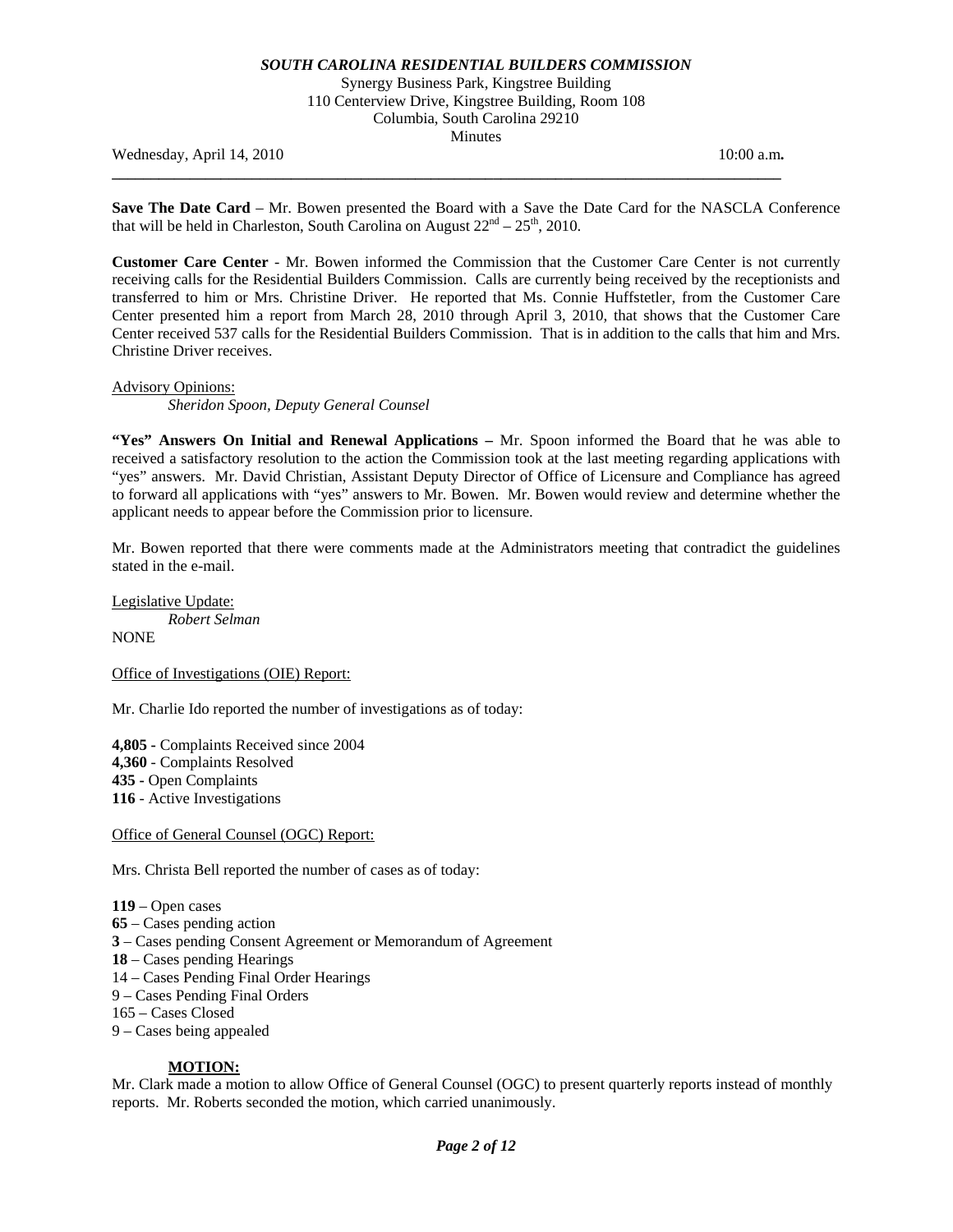Synergy Business Park, Kingstree Building 110 Centerview Drive, Kingstree Building, Room 108 Columbia, South Carolina 29210 **Minutes** 

Wednesday, April 14, 2010 **10:00 a.m. 10:00 a.m. 10:00 a.m. 10:00 a.m.** 

## Office of Licensure and Compliance (OLC) Report:

Mr. Bowen reported that he sent the Office of Licensure an e-mail regarding the meeting but he did not receive a response.

**\_\_\_\_\_\_\_\_\_\_\_\_\_\_\_\_\_\_\_\_\_\_\_\_\_\_\_\_\_\_\_\_\_\_\_\_\_\_\_\_\_\_\_\_\_\_\_\_\_\_\_\_\_\_\_\_\_\_\_\_\_\_\_\_\_\_\_\_\_\_\_\_\_\_\_\_\_\_\_\_\_\_\_\_\_\_** 

# **Old Business:**

NONE

## **New Business**:

## **Recommendations of IRC:**

## **MOTION**

Mr. Bailey made a motion to approve the recommendations of the Investigative Review Committee. Mr. Clark seconded the motion, which carried unanimously.

## **Recommendations of IRC Resolution Guidelines:**

Mr. Spoon asked what the distinction between IRC and Resolution Guidelines.

Mr. Charlie Ido reported that the Commission has set guidelines on how unlicensed practice should be resolved. The IRC are cases that are resolved by a formal order or a citation. The IRC Resolution Guidelines are cases that do not go before the IRC but the Commission has set direct action to be taken for cases that may include operating outside the scope of license; substandard work; or failure to pull a permit.

# **MOTION**

Mr. Bailey made a motion to approve the recommendations of the Investigative Review Committee Guidelines. Mr. Roberts seconded the motion, which carried unanimously.

## **Application Reviews:**

*Mr. John D. Owen* 

The Commission held an Application Hearing regarding Mr. John D. Owen.

## **MOTION:**

Mr. Bailey made a motion to approve Mr. Owen's Residential Specialty Contractors Registration Mr. Davis seconded the motion, which carried with one nay vote.

*(This proceeding was recorded by a court reporter in order to produce a verbatim transcript if requested in accordance with the law.)* 

## *Mr. Fred Raven*

The Commission held an Application Hearing regarding Mr. Fred Raven.

## **MOTION:**

Mr. Clark made a motion to reinstate Mr. Raven's Residential Electrical Application. Mr. Roberts seconded the motion, which carried unanimously.

*(This proceeding was recorded by a court reporter in order to produce a verbatim transcript if requested in accordance with the law.)* 

## *Mr. Bryan L. Eargle, Jr.*

The Commission held an Application Hearing regarding Mr. Bryan L. Eargle, Jr.

# **MOTION:**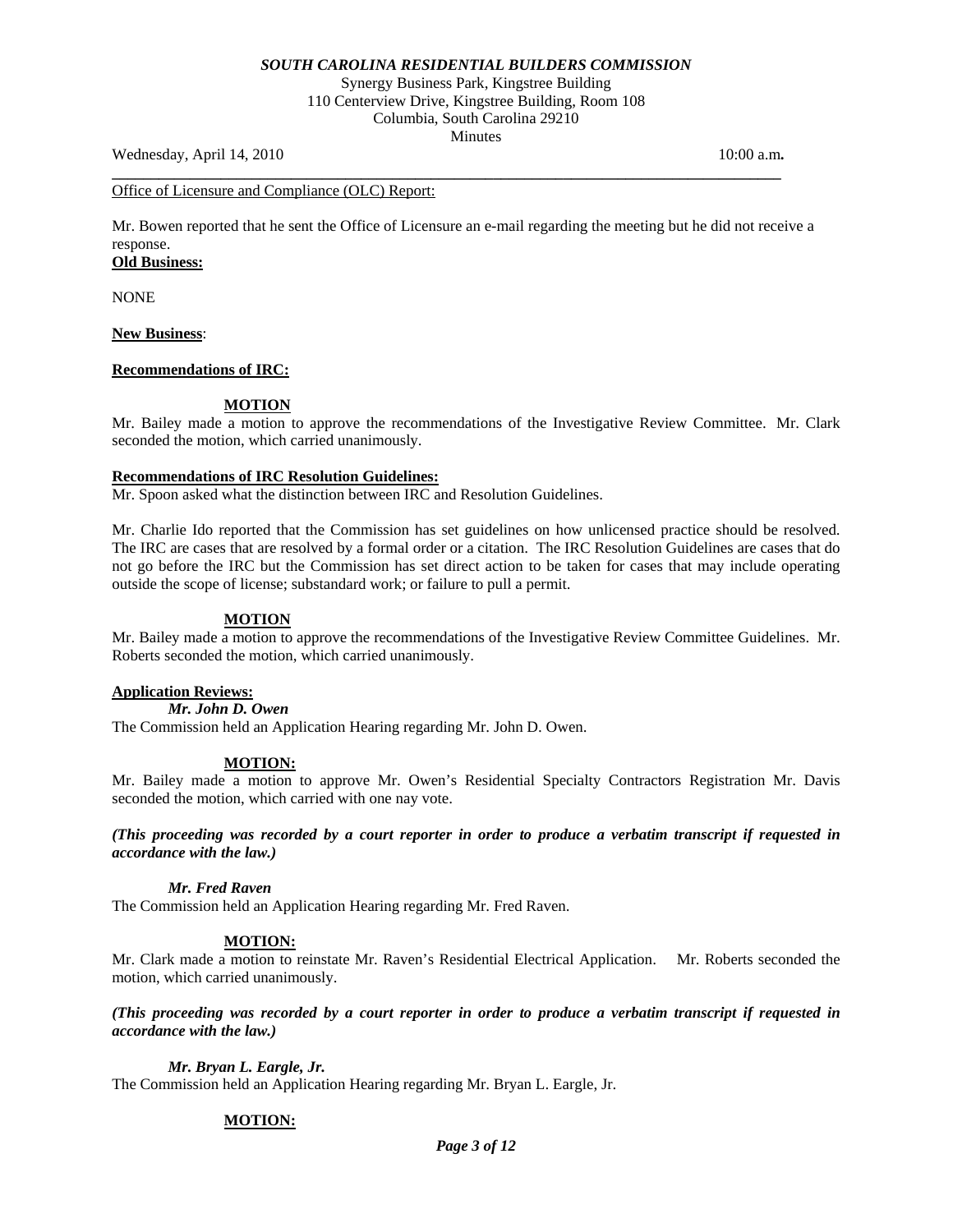Synergy Business Park, Kingstree Building 110 Centerview Drive, Kingstree Building, Room 108 Columbia, South Carolina 29210

**Minutes** 

Wednesday, April 14, 2010 **10:00 a.m. 10:00 a.m. 10:00 a.m. 10:00 a.m.** 

Mr. Bailey made a motion to reinstate Mr. Eargle's Residential Electrical Application. Mr. Davis seconded the motion, which carried unanimously.

**\_\_\_\_\_\_\_\_\_\_\_\_\_\_\_\_\_\_\_\_\_\_\_\_\_\_\_\_\_\_\_\_\_\_\_\_\_\_\_\_\_\_\_\_\_\_\_\_\_\_\_\_\_\_\_\_\_\_\_\_\_\_\_\_\_\_\_\_\_\_\_\_\_\_\_\_\_\_\_\_\_\_\_\_\_\_** 

*(This proceeding was recorded by a court reporter in order to produce a verbatim transcript if requested in accordance with the law.)* 

### *Mr. Marshall Sweatman*

The Commission held an Application Hearing regarding Mr. Marshall Sweatman. Mr. Bailey asked to be recused because he and Mr. Sweatman are business acquaintances.

## **MOTION:**

Mr. Dowd made a motion to deny Mr. Sweatman's request to have his Residential Home Builders License reinstated. Mr. Clark seconded the motion, which carried unanimously.

*(This proceeding was recorded by a court reporter in order to produce a verbatim transcript if requested in accordance with the law.)* 

## *Mr. Charles Cook, Jr.*

The Commission held an Application Hearing regarding Mr. Charles Cook, Jr.

## **MOTION:**

Mr. Dowd made a motion to approve Mr. Cook's Specialty Contractors Registration; and he shall obtain a surety bond, acceptable to the Commission in the minimum amount of Five Thousand (\$5,000.00) Dollars. Mr. Davis seconded the motion, which carried unanimously.

*(This proceeding was recorded by a court reporter in order to produce a verbatim transcript if requested in accordance with the law.)* 

## *Mr. Carnell Syrkett*

The Commission held an Application Hearing regarding Mr. Carnell Syrkett.

## **MOTION:**

Mr. Bailey made a motion to deny Mr. Syrkett's Residential Specialty Contractor's Application. Mr. Syrkett must submit an amended application; pay all outstanding fines; and show provide documentation showing all liens and judgments have been satisfied. Mr. Dowd seconded the motion, which carried unanimously.

*(This proceeding was recorded by a court reporter in order to produce a verbatim transcript if requested in accordance with the law.)* 

### *Mr. Scott Gantter*

The Commission held an Application Hearing regarding Mr. Scott Gantter.

## **MOTION:**

Mr. Bailey made a motion to approve Mr. Gantter's Residential Specialty Contractor's Application once he provides documentation showing that he has arranged to rectify the outstanding judgments and liens on his credit report. Mr. Clark seconded the motion, which carried unanimously.

## *(This proceeding was recorded by a court reporter in order to produce a verbatim transcript if requested in accordance with the law.)*

## *Mr. David F. Thornton*

The Commission held an Application Hearing regarding Mr. David F. Thornton.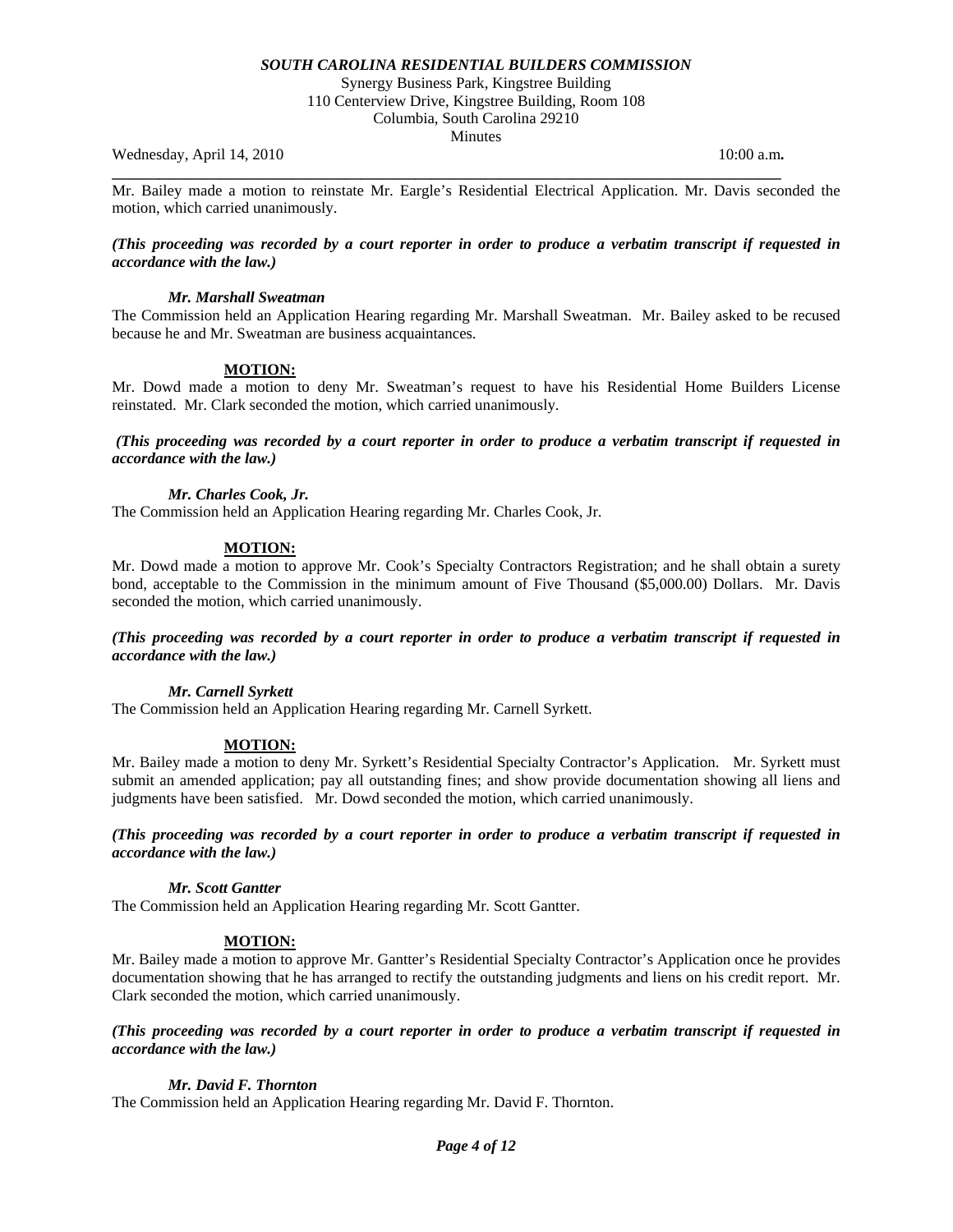Synergy Business Park, Kingstree Building 110 Centerview Drive, Kingstree Building, Room 108 Columbia, South Carolina 29210 **Minutes** 

**\_\_\_\_\_\_\_\_\_\_\_\_\_\_\_\_\_\_\_\_\_\_\_\_\_\_\_\_\_\_\_\_\_\_\_\_\_\_\_\_\_\_\_\_\_\_\_\_\_\_\_\_\_\_\_\_\_\_\_\_\_\_\_\_\_\_\_\_\_\_\_\_\_\_\_\_\_\_\_\_\_\_\_\_\_\_** 

Wednesday, April 14, 2010 **10:00 a.m. 10:00 a.m. 10:00 a.m. 10:00 a.m.** 

# **MOTION:**

Mr. Roberts made a motion to approve Mr. Thornton's Residential Specialty Contractor's Application once he provides documentations showing arrangements made to rectify the liens on his credit report. Mr. Clark seconded the motion, which carried unanimously.

## *(This proceeding was recorded by a court reporter in order to produce a verbatim transcript if requested in accordance with the law.)*

## *Mr. Bryan E. McClary*

The Commission held an Application Hearing regarding Mr. Bryan E. McClary

## **MOTION:**

Mr. Davis made a motion to approve Mr. McClary's Residential Specialty Contractor's Application; provide documentation from his Probation Officer regarding the status of his probation; and he shall obtain a surety bond, acceptable to the Commission in the minimum amount of Five Thousand (\$5,000.00) Dollars. Mr. Clark seconded the motion, which carried unanimously.

*(This proceeding was recorded by a court reporter in order to produce a verbatim transcript if requested in accordance with the law.)* 

## *Mr. Christopher L. Richardson*

The Commission held an Application Hearing regarding Mr. Christopher L. Richardson.

## **MOTION:**

Mr. Davis made a motion to approve Mr. Richardson's Residential Specialty Contractor's Application; he shall obtain a surety bond, acceptable to the Commission in the minimum amount of Five Thousand (\$5,000.00) Dollars; he must provide documentation from his Probation Officer regarding the status of his probation; and license be issued in a probationary status as the same terms of his criminal probation. Mr. Dowd seconded the motion, which carried unanimously.

## *(This proceeding was recorded by a court reporter in order to produce a verbatim transcript if requested in accordance with the law.)*

## *Mr. John Sessions*

The Commission held an Application Hearing regarding Mr. John Sessions.

# **MOTION:**

Mr. Bailey made a motion to reinstate Mr. John Sessions Residential Plumbing License. Mr. Sessions Residential Plumbing license should only be used for "Residential Plumbing Only." Mr. Davis seconded the motion, which carried unanimously.

## *(This proceeding was recorded by a court reporter in order to produce a verbatim transcript if requested in accordance with the law.)*

# *Mr. Joseph Lester*

The Commission held an Application Hearing regarding Mr. Joseph Lester.

## **MOTION:**

Mr. Clark made a motion to reinstate Mr. Lester's Residential Electrical License. Mr. Roberts seconded the motion, which carried unanimously.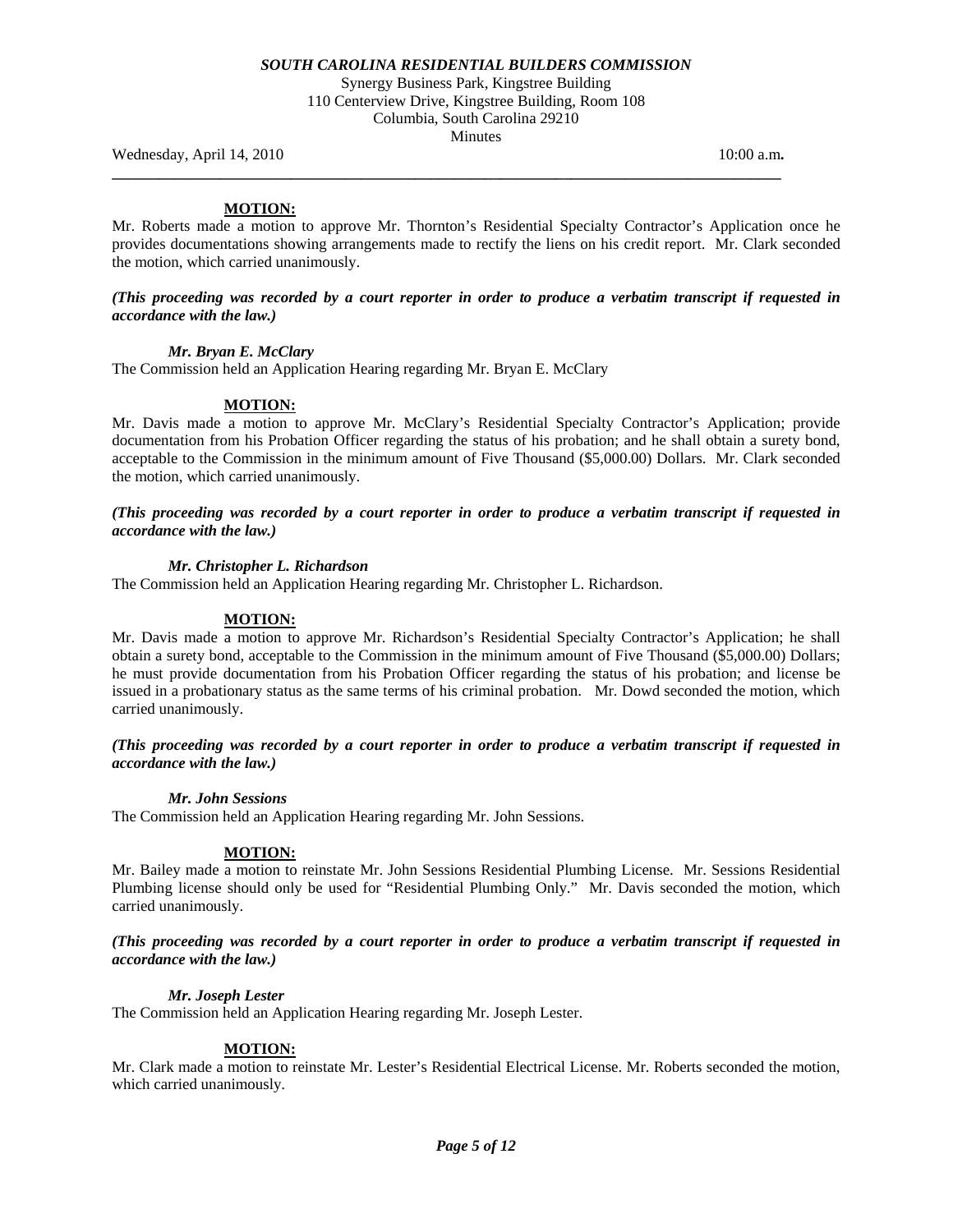Synergy Business Park, Kingstree Building 110 Centerview Drive, Kingstree Building, Room 108 Columbia, South Carolina 29210 **Minutes** 

Wednesday, April 14, 2010 **10:00 a.m. 10:00 a.m. 10:00 a.m. 10:00 a.m.** 

**\_\_\_\_\_\_\_\_\_\_\_\_\_\_\_\_\_\_\_\_\_\_\_\_\_\_\_\_\_\_\_\_\_\_\_\_\_\_\_\_\_\_\_\_\_\_\_\_\_\_\_\_\_\_\_\_\_\_\_\_\_\_\_\_\_\_\_\_\_\_\_\_\_\_\_\_\_\_\_\_\_\_\_\_\_\_**  *(This proceeding was recorded by a court reporter in order to produce a verbatim transcript if requested in accordance with the law.)* 

## **Approval of Hearing Officer's Recommendation for Citations:**

*Mr. Jonathan Ryan Cabaniss – Citation #1020* 

The Commission held a Citation Hearing regarding Mr. Jonathan Ryan Cabaniss.

# **MOTION:**

Mr. Bailey made a motion to approve the Hearing Officer's Recommendation for Citation against Mr. Jonathan Cabaniss for citation #1020. Mr. Clark seconded the motion, which carried unanimously.

*(This proceeding was recorded by a court reporter in order to produce a verbatim transcript if requested in accordance with the law.)* 

## *Mr. Bruce R. Hewson – Citation 1163*

The Commission held a Citation Hearing regarding Mr. Bruce Hewson.

## **MOTION:**

Mr. Bailey made a motion to approve the Hearing Officer's Recommendation for Citation against Mr. Bruce Hewson for citation #1163. Mr. Clark seconded the motion, which carried unanimously.

*(This proceeding was recorded by a court reporter in order to produce a verbatim transcript if requested in accordance with the law.)* 

## *Mr. Kellie Harper – Citation 1124*

The Commission held a Citation Hearing regarding Mr. Kellie Harper.

## **MOTION:**

Mr. Bailey made a motion to approve the Hearing Officer's Recommendation for Citation against Mr. Kellie Harper for citation #1124. Mr. Clark seconded the motion, which carried unanimously

*(This proceeding was recorded by a court reporter in order to produce a verbatim transcript if requested in accordance with the law.)* 

## *Mr. Clarence Joe – Citation 1098*

The Commission held a Citation Hearing regarding Mr. Clarence Joe.

## **MOTION:**

Mr. Bailey made a motion to approve the Hearing Officer's Recommendation for Citation against Mr. Clarence Joe for citation #1098. Mr. Clark seconded the motion, which carried unanimously

*(This proceeding was recorded by a court reporter in order to produce a verbatim transcript if requested in accordance with the law.)* 

# *Mr. Kent Kelly – Citation 2007*

The Commission held a Citation Hearing regarding Mr. Kent Kelly.

## **MOTION:**

Mr. Bailey made a motion to approve the Hearing Officer's Recommendation for Citation against Mr. Kent Kelly for citation #2007. Mr. Clark seconded the motion, which carried unanimously

*(This proceeding was recorded by a court reporter in order to produce a verbatim transcript if requested in accordance with the law.)*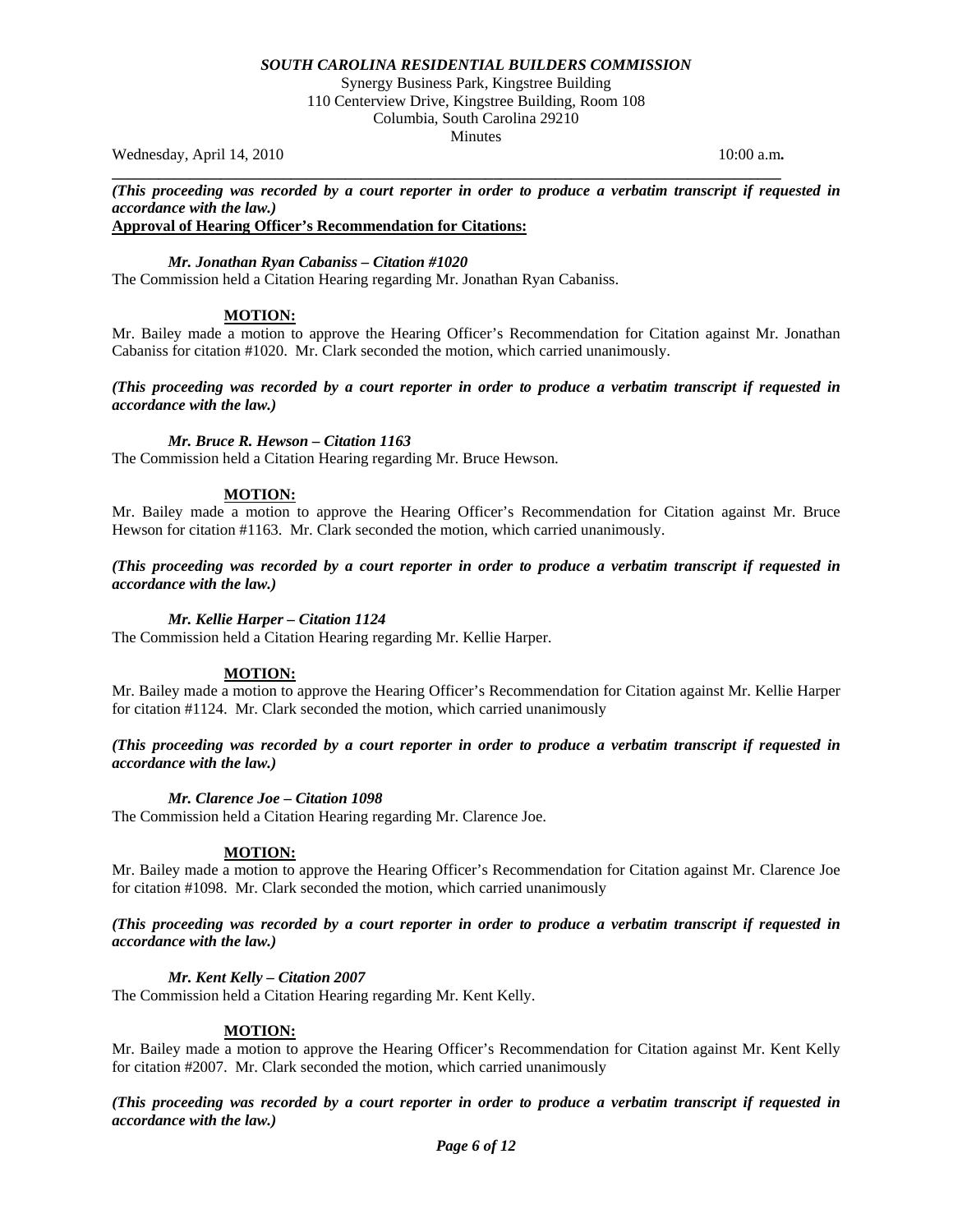Synergy Business Park, Kingstree Building 110 Centerview Drive, Kingstree Building, Room 108 Columbia, South Carolina 29210 **Minutes** 

**\_\_\_\_\_\_\_\_\_\_\_\_\_\_\_\_\_\_\_\_\_\_\_\_\_\_\_\_\_\_\_\_\_\_\_\_\_\_\_\_\_\_\_\_\_\_\_\_\_\_\_\_\_\_\_\_\_\_\_\_\_\_\_\_\_\_\_\_\_\_\_\_\_\_\_\_\_\_\_\_\_\_\_\_\_\_** 

Wednesday, April 14, 2010 **10:00 a.m. 10:00 a.m. 10:00 a.m. 10:00 a.m.** 

## *Mr. Allen L. Williams – Citation 1022*

The Commission held a Citation Hearing regarding Mr. Allen L. Williams.

# **MOTION:**

Mr. Bailey made a motion to approve the Hearing Officer's Recommendation for Citation against Mr. Allen L. Williams for citation #1022. Mr. Clark seconded the motion, which carried unanimously

*(This proceeding was recorded by a court reporter in order to produce a verbatim transcript if requested in accordance with the law.)* 

## *Mr. Reynolds Gore – Citation 1358*

The Commission held a Citation Hearing regarding Mr. Reynolds Gore.

## **MOTION:**

Mr. Bailey made a motion to approve the Hearing Officer's Recommendation for Citation against Mr. Reynolds Gore for citation #1358. Mr. Clark seconded the motion, which carried unanimously

*(This proceeding was recorded by a court reporter in order to produce a verbatim transcript if requested in accordance with the law.)* 

## *Mr. Pressley Chaplin – Citation 4501*

The Commission held a Citation Hearing regarding Mr. Pressley Chaplin.

## **MOTION:**

Mr. Bailey made a motion to approve the Hearing Officer's Recommendation for Citation against Mr. Pressley Chaplin for citation #4501. Mr. Clark seconded the motion, which carried unanimously

## *(This proceeding was recorded by a court reporter in order to produce a verbatim transcript if requested in accordance with the law.)*

## *Mr. David Berry – Citation 1359*

The Commission held a Citation Hearing regarding Mr. David Berry.

## **MOTION:**

Mr. Bailey made a motion to approve the Hearing Officer's Recommendation for Citation against Mr. David Berry for citation #1359. Mr. Clark seconded the motion, which carried unanimously

*(This proceeding was recorded by a court reporter in order to produce a verbatim transcript if requested in accordance with the law.)* 

## *Mr. Daniel Simmons – Citation 1072*

The Commission held a Citation Hearing regarding Mr. Daniel Simmons.

## **MOTION:**

Mr. Bailey made a motion to approve the Hearing Officer's Recommendation for Citation against Mr. Daniel Simmons for citation #1072. Mr. Clark seconded the motion, which carried unanimously

*(This proceeding was recorded by a court reporter in order to produce a verbatim transcript if requested in accordance with the law.)* 

# **Approval of Administrator's Recommendation for Bond Claims:**

*Page 7 of 12*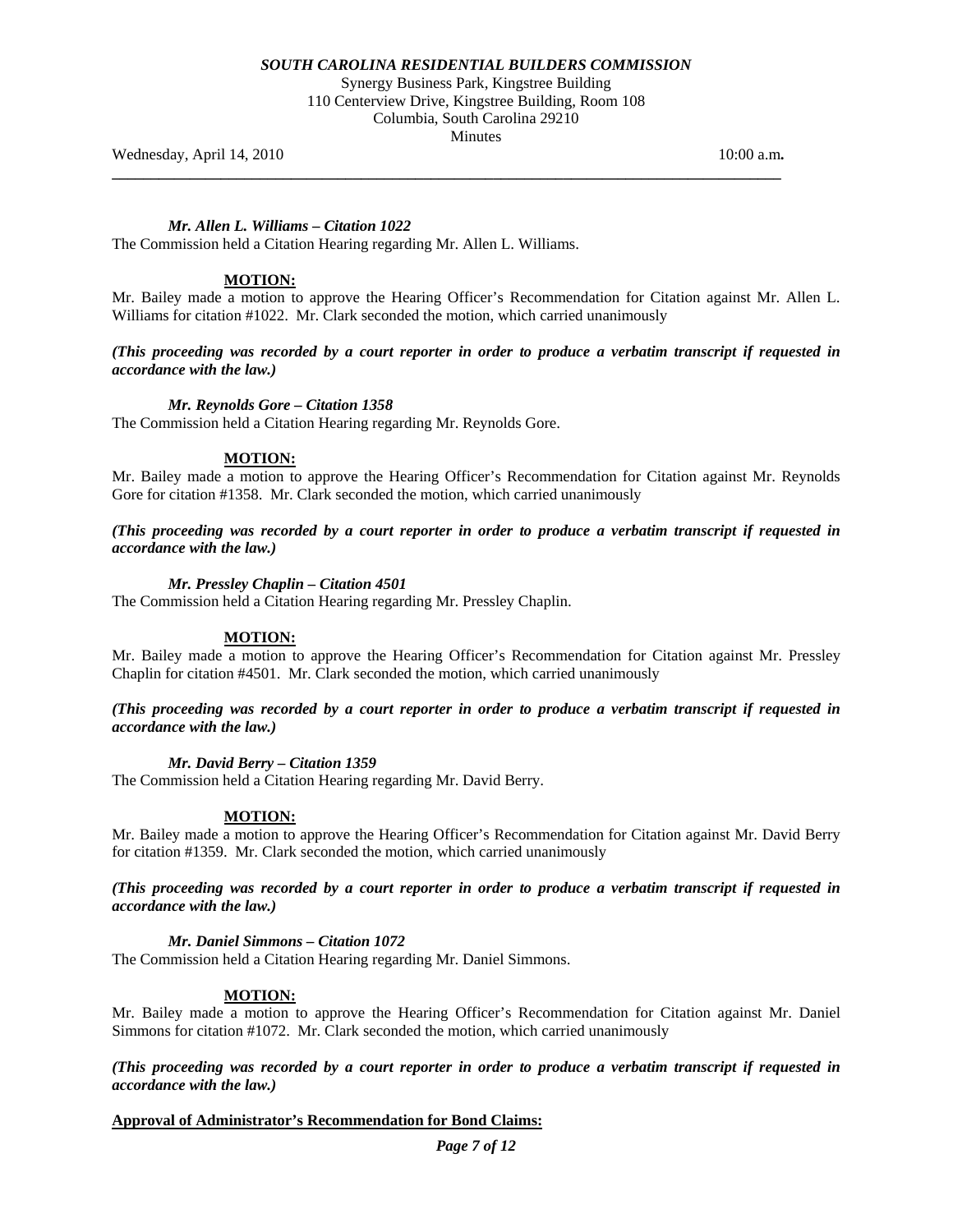Synergy Business Park, Kingstree Building 110 Centerview Drive, Kingstree Building, Room 108 Columbia, South Carolina 29210 **Minutes** 

**\_\_\_\_\_\_\_\_\_\_\_\_\_\_\_\_\_\_\_\_\_\_\_\_\_\_\_\_\_\_\_\_\_\_\_\_\_\_\_\_\_\_\_\_\_\_\_\_\_\_\_\_\_\_\_\_\_\_\_\_\_\_\_\_\_\_\_\_\_\_\_\_\_\_\_\_\_\_\_\_\_\_\_\_\_\_** 

Wednesday, April 14, 2010 **10:00 a.m. 10:00 a.m. 10:00 a.m. 10:00 a.m.** 

*Mr. Elton Rutledge, Sr.* 

The Commission held a Bond Claim Hearing regarding Mr. Elton Rutledge, Sr.

## **MOTION:**

Mr. Davis made a motion to approve the Administrator's Recommendation for a Bond Claim against Mr. Elton Rutledge, Sr. Mr. Roberts seconded the motion, which carried unanimously.

## *(This proceeding was recorded by a court reporter in order to produce a verbatim transcript if requested in accordance with the law.)*

### *Mr. Stefan Schumann*

The Commission held a Bond Claim Hearing regarding Mr. Stefan Schumann

## **MOTION:**

Mr. Davis made a motion to approve the Administrator's Recommendation for a Bond Claim against Mr. Stefan Schumann. Mr. Roberts seconded the motion, which carried unanimously.

*(This proceeding was recorded by a court reporter in order to produce a verbatim transcript if requested in accordance with the law.)* 

### **Appeal of Hearing Officer's Report and Recommendation for Citation Hearing:**

### **Jamie Saxon, Hearing Advisor**

 *Mr. Henry R. Smith – Case# 2009-726 – Citation #1166*  The Commission held an Appeal of Hearing Officer's Report and Recommendation for Citation Hearing regarding Mr. Henry R. Smith.

## **MOTION:**

Mr. Davis made a motion to overturn the Hearing Officer's Report and Recommendation for a Citation regarding Mr. Henry Smith. Mr. Roberts seconded the motion, which carried unanimously.

*(This proceeding was recorded by a court reporter in order to produce a verbatim transcript if requested in accordance with the law.)* 

## **Reinstatement:**

# **Jamie Saxon, Hearing Advisor**

 *Mr. Edward Gaskins*

The Commission held a Reinstatement of License Hearing regarding Mr. Edward Gaskins. Mr. Bailey requested to be recused because Mr. Gaskins and he are business acquaintances. Mr. Brandon Gaskins, Esquire represented Mr. Edward Gaskins. Suzanne Hawkins represented the State.

## **MOTION:**

Mr. Davis made a motion to deny Mr. Gaskins request to have his license reinstated. Mr. Roberts seconded the motion, which carried unanimously.

*(This proceeding was recorded by a court reporter in order to produce a verbatim transcript if requested in accordance with the law.)* 

## **Administrative Hearings:**

 *Mr. Eric Cook – Case No.: 2008-602*  The Board held an Administrative Hearing regarding Mr. Eric Cook.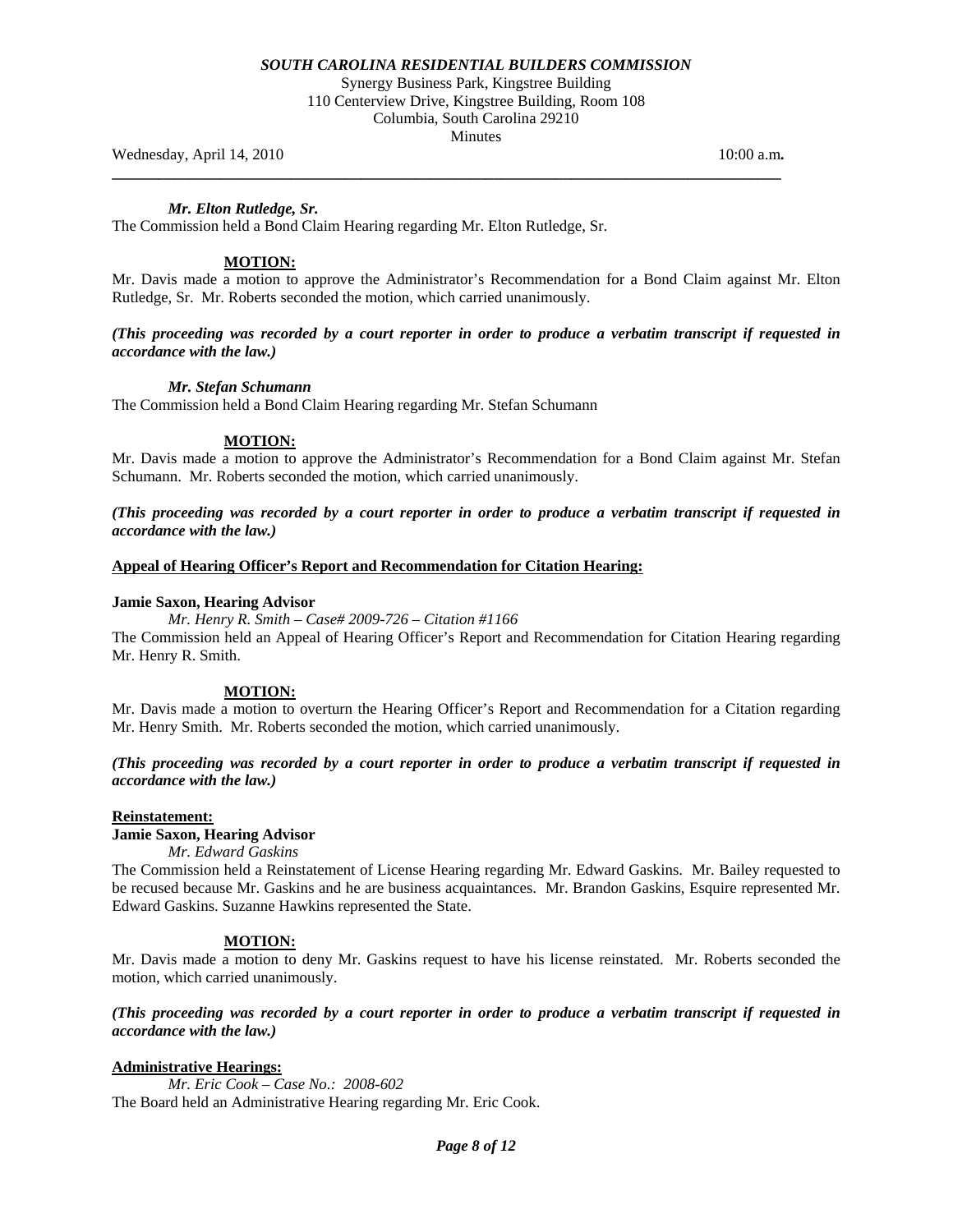Synergy Business Park, Kingstree Building 110 Centerview Drive, Kingstree Building, Room 108 Columbia, South Carolina 29210 **Minutes** 

Wednesday, April 14, 2010 **10:00 a.m. 10:00 a.m. 10:00 a.m. 10:00 a.m.** 

## **MOTION:**

Mr. Bailey made a motion to uphold the Hearing Officer's Recommendations for Mr. Eric Cook. Mr. Clark seconded the motion, which carried unanimously.

**\_\_\_\_\_\_\_\_\_\_\_\_\_\_\_\_\_\_\_\_\_\_\_\_\_\_\_\_\_\_\_\_\_\_\_\_\_\_\_\_\_\_\_\_\_\_\_\_\_\_\_\_\_\_\_\_\_\_\_\_\_\_\_\_\_\_\_\_\_\_\_\_\_\_\_\_\_\_\_\_\_\_\_\_\_\_** 

## *(This proceeding was recorded by a court reporter in order to produce a verbatim transcript if requested in accordance with the law.)*

*Mr. Robert Coleman – Case No.: 2008-612, 2008-833* 

The Board held an Administrative Hearing regarding Mr. Robert Coleman.

## **MOTION:**

Mr. Bailey made a motion to uphold the Hearing Officer's Recommendations for Mr. Robert Coleman. Mr. Clark seconded the motion, which carried unanimously.

*(This proceeding was recorded by a court reporter in order to produce a verbatim transcript if requested in accordance with the law.)* 

*Mr. James Burnor – Case No.: 2008-615* 

The Board held an Administrative Hearing regarding Mr. James Burnor.

## **MOTION:**

Mr. Bailey made a motion to uphold the Hearing Officer's Recommendations for Mr. James Burnor. Mr. Clark seconded the motion, which carried unanimously.

*(This proceeding was recorded by a court reporter in order to produce a verbatim transcript if requested in accordance with the law.)* 

## **Public Comments:**

 *Charlie Ido*

Mr. Ido informed the Commission that the Annual Building Official Association (BOASC) Meeting will be held May  $2<sup>nd</sup>$  - May  $5<sup>th</sup>$  at North Myrtle Beach, South Carolina. The Office of Investigation will present a presentation on Wednesday, May  $5<sup>th</sup>$  relationship between the Residential; Manufactured Housing and Building Codes Investigators and how it affects and interrelates with the Building Officials throughout the State.

## *Mr. Frank Clark*

Mr. Clark reported that he has attended several of these meetings and they are very informative and encouraged all members to attend.

#### **Discussion:**

# *"Yes" Answers On Initial and Renewal Applications*

 *Chairman Williams* 

Chairman Williams stated that the Commission decided that all applications with "yes" answers must be approved by Mr. Stan Bowen.

## Mr. *Frank Clark*

Mr. Clark stated all applications with a "yes" answers new; renewal; or online should be given to Mr. Stan Bowen for appoval.

## Mr. *Byran Dowd*

Mr. Dowd read from a section in the e-mail sent by Mr. Sheridon Spoon, Assistant General Counsel at the request of Mr. Stan Bowen to Mr. David Christian, Assistant Deputy Director.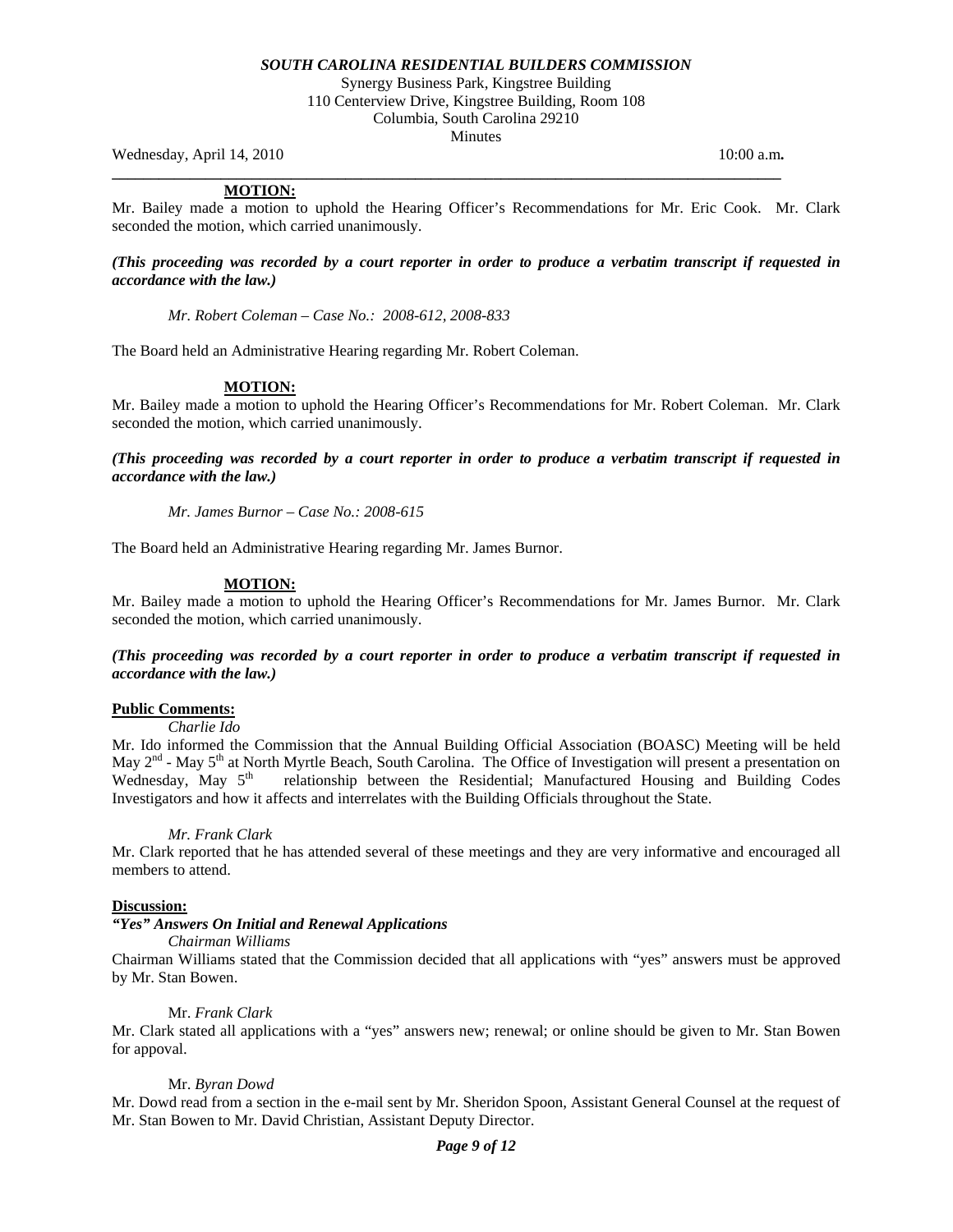Synergy Business Park, Kingstree Building 110 Centerview Drive, Kingstree Building, Room 108 Columbia, South Carolina 29210

**Minutes** 

Wednesday, April 14, 2010 10:00 a.m.

"Personally, I don't believe this is what they really want or intend or need."

**\_\_\_\_\_\_\_\_\_\_\_\_\_\_\_\_\_\_\_\_\_\_\_\_\_\_\_\_\_\_\_\_\_\_\_\_\_\_\_\_\_\_\_\_\_\_\_\_\_\_\_\_\_\_\_\_\_\_\_\_\_\_\_\_\_\_\_\_\_\_\_\_\_\_\_\_\_\_\_\_\_\_\_\_\_\_** 

#### *Mr. Sheridon Spoon*

Mr. Sheridon Spoon advised that the Commission does not want to see ever "yes" answer applicant but the application be forwarded to Mr. Stan Bowen.

## *Mr. Al Bailey*

Mr. Bailey stated that he thought the motion was made clear all applications new; renewal; or online that have "yes" answers be forwarded to Stan Bowen for review; and at such time in which Mr. Bowen feels the applicable the applicant should appear before the Commission. He asked what is the confusion.

### *Mr. Sheridon Spoon*

Mr. Spoon advised that he was editorializing when he wrote the e-mail and apologized if it was misstated but the Commission does not want a physical appearance of every applicant with a "yes" answer. He stated that the Office of Licensure and Compliance has agreed to forward all applications with a "yes" answers to Mr. Stan Bowen. Based on the Commission's delegation to Mr. Bowen, he has the authority to decide what applicants appear before the Commission.

### *Mr. Bryan Dowd*

Mr. Dowd asked whether additional clarification is needed on which applications with "yes" answers should be forwarded to Mr. Bowen. The motion was all applications with "yes" answers are forwarded.

### *Mr. Sheridon Spoon*

Mr. Spoon advised that this action was done prior to the vote occurring. The Commission was not sure what applications Mr. Bowen was actually reviewing. The implication was that Mr. Bowen was not sure he was seeing all the applications.

### *Mr. Al Bailey*

Mr. Bailey stated that the e-mail was sent on April 9<sup>th</sup>, and a request was made for Mr. Dwight Hayes to either draft a written document stating the Office of Licensure licensing process or to have Mr. Dwight Hayes draft something for Mr. Bowen to pass along to the Commission or appear before the Commission to explain the process.

#### *Mr. Sheridon Spoon*

Mr. Spoon stated that he suggested that a written document but not overly detailed description of the process be presented a flowchart would be applicable.

#### *Mr. Stan Bowen*

Mr. Bowen requested that the Commission put the request in writing this would substantiate the request.

#### *Mr. Al Bailey*

Mr. Bailey stated that it is on the record.

#### *Mr. Stan Bowen*

Mr. Bowen stated based on the response sent by Mr. Christian, the Office of Licensure and Compliance will not hold/prevent a renewal beyond the expiration date which is within two months. He stated that it has been approximately one year since he received any applications wit "yes" answers.

## *Mr. Sheridon Spoon*

Mr. Spoon advised that the entire sentence should be read and what Mr. Christian is stating is that he would not hold/prevent a renewal beyond the expiration dates without a document from him (referring to Mr. Spoon) or Office of General Counsel to do so. Mr. Spoon advised that Mr. Bowen should present the document and state what applications he would like held pending appearance before the Commission.

## *Page 10 of 12*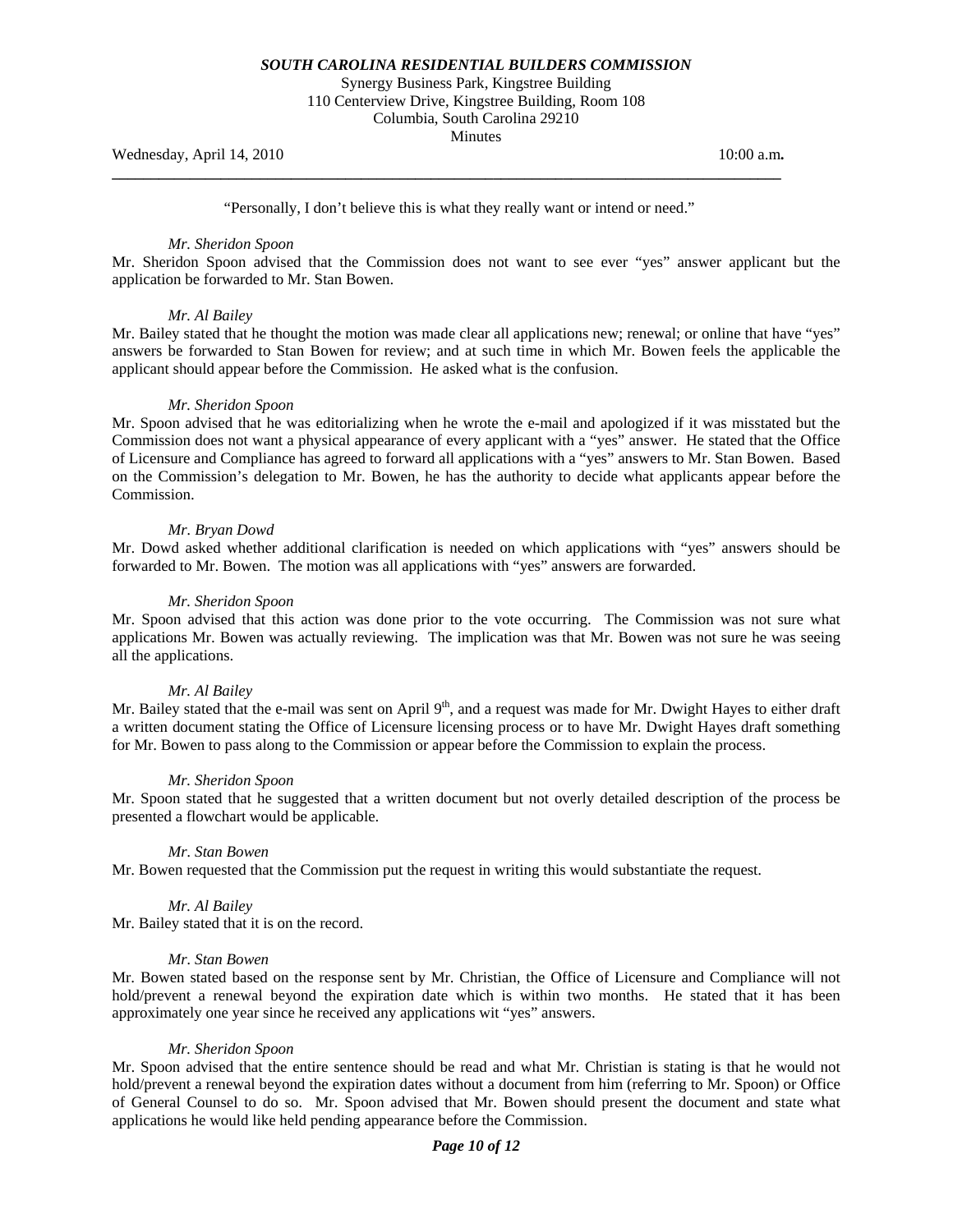Synergy Business Park, Kingstree Building 110 Centerview Drive, Kingstree Building, Room 108 Columbia, South Carolina 29210 **Minutes** 

**\_\_\_\_\_\_\_\_\_\_\_\_\_\_\_\_\_\_\_\_\_\_\_\_\_\_\_\_\_\_\_\_\_\_\_\_\_\_\_\_\_\_\_\_\_\_\_\_\_\_\_\_\_\_\_\_\_\_\_\_\_\_\_\_\_\_\_\_\_\_\_\_\_\_\_\_\_\_\_\_\_\_\_\_\_\_** 

Wednesday, April 14, 2010 **10:00 a.m. 10:00 a.m. 10:00 a.m. 10:00 a.m.** 

### *Mr. Bryan Dowd*

Mr. Dowd asked how long does the Office of Licensure and Compliance hold the application before forwarding them to Mr. Bowen.

#### *Mr. Stan Bowen*

Mr. Bowen reported that a meeting was held with Mr. Randy Bryant, Assistant Deputy Director; Mrs. Lynn Rivers, Human Resources; Mr. David Christian, Assistant Deputy Director of Office of Licensure and Compliance; Mr. Dwight Hayes, Office of Licensure and Compliance; and the Administrators on Monday, April 12, 2010. Issues' regarding the applications was presented and Mr. Hayes stated that he was sending the applications to Mr. Bowen but they did know whether he was receiving them or not. Mr. Bowen stated it has been approximately one year since he reviewed an application with a "yes" answer. He stated that Mr. Christian reported that the applications would continue going to Mr. Hayes and the 120-day process would be followed.

#### *Mr. Frank Clark*

Mr. Clark asked what the 120-day process is.

### *Mr. Stan Bowen*

Mr. Bowen stated that he could not explain what the process was because it was never clearly explained to him. He explained if there is a "yes" answer on the application the Office of Licensure would automatically approve for issuance and forward it to Mr. Hayes. Mr. Hayes then has 120 days to get a resolution to the "yes" answer. Mr. Bowen stated that he has not received or ever received copies of the applications.

#### *Mr. Bryan Dowd*

Mr. Dowd asked whether the Office of Licensure receives the application and then forward it to Mr. Hayes.

#### *Mr. Sheridon Spoon*

Mr. Spoon stated yes, Mr. Hayes is the attorney for the Office of Licensure and Compliance.

#### *Mr. Bryan Dowd*

Mr. Dowd asked whether "yes" applications being approved by Mr. Hayes.

#### *Mr. Stan Bowen*

Mr. Stan Bowen stated yes, Mr. Hayes is approving renewal and online applications. Mr. Bowen stated that he assume that Mr. Hayes is approving on-line applications because he have not received any on-line applications. Mr. Bowen stated he only reviews the initial applications. He stated if Mr. Hayes is given the applications to someone to give to him, he is not receiving them. Mr. Bowen reported that the Office of Licensure is issuing the licenses with "yes" answers and they have 120-days to go through the process to determine whether an appearance before the Commission is needed. He stated that if the Office of Licensure is sending out letters to applicants he as the Administrator should be given a copy.

## *Mr. Sheridon Spoon*

Mr. Spoon asked Mr. Bowen did he not think the procedure would change since the Commission has received written notification and a vote was taken. Mr. Spoon stated that he could only take Mr. Christian at his word that he would forward the applications to him as of April 9, 2010.

#### *Mr. Stan Bowen*

Mr. Bowen stated not beyond the expiration date of June 30, 2010.

#### *Mr. Sheridon Spoon*

Mr. Spoon advised that was a policy of the Office of Licensure and Compliance.

# *Page 11 of 12*